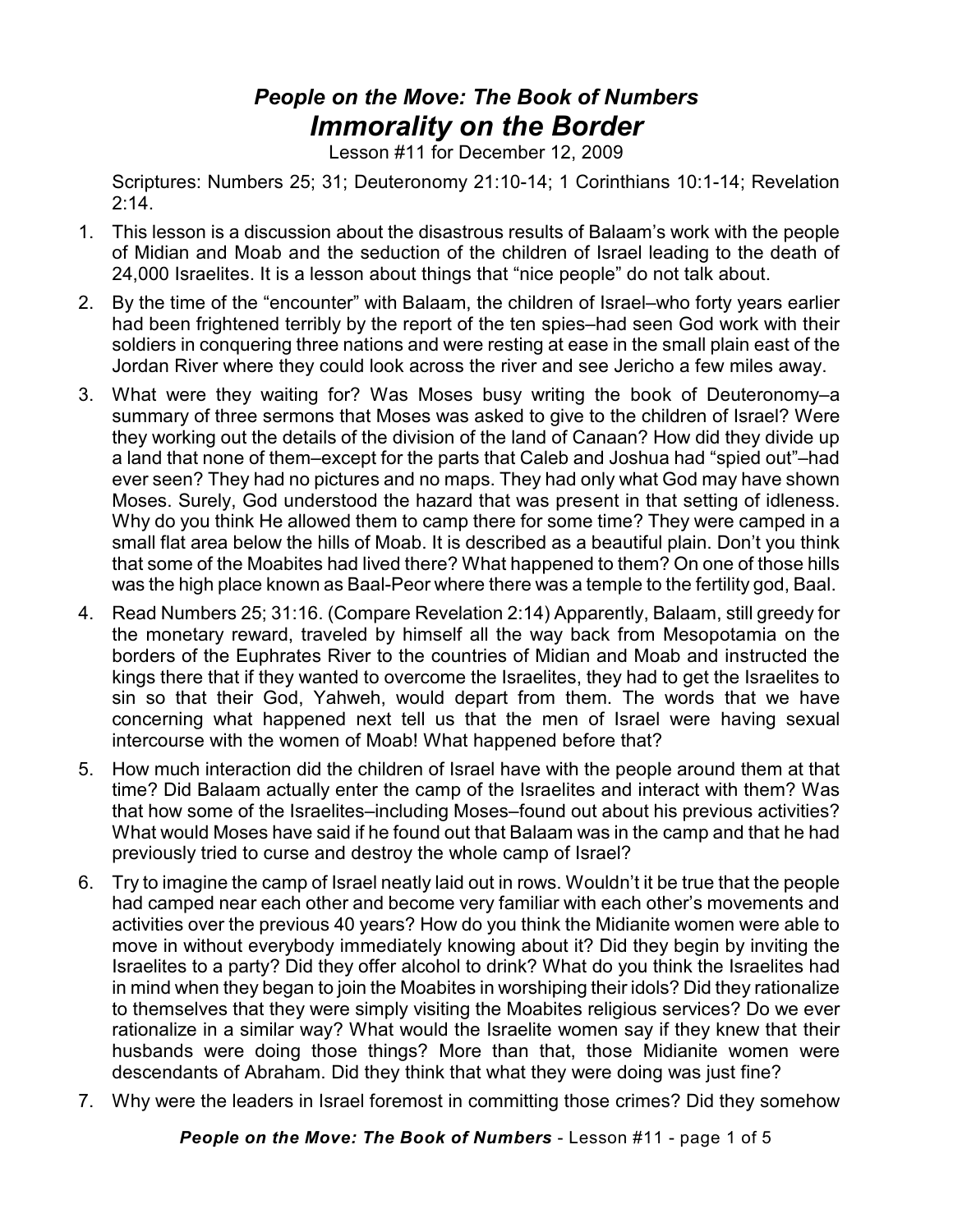think that they were above the law? Were they the ones who were entrusted with interacting with all foreigners? Did they travel to the Moabite territory for some kind of commercial or diplomatic exchange? What were the major factors in breaking down the Israelites' morals? Did they recognize from the first what they were getting into? Did they have any idea what kind of "religion" the Moabites were involved in? What was the Devil doing during that time? No doubt, he was doing everything that he could think of to prevent the children of Israel from successfully entering the land of Canaan and occupying it. And if the Devil was very active in Moses' day, what about in our day? If we could manage to get our lives in order so that the Holy Spirit could use us to finish the gospel, the Devil would be finished for good! How hard is he working to prevent that?

- 8. What kind of substances, medications, drugs, or activities incline us to lower moral standards in our day? Do we ever observe weakening and lowering of moral standards within our church? Do we just keep quiet about it? Do we get involved?
- 9. We are encouraged to be "in the world" but not "of the world." How does that actually work?

**At Balaam's suggestion, a grand festival in honor of their gods was appointed by the king of Moab, and it was secretly arranged that Balaam should induce the Israelites to attend. He was regarded bythem as a prophet of God, and hence had little difficulty in accomplishing his purpose. [What would you do if a "prophet of God" invited you to attend a religious ceremony down the street? What kind of "holy spin" did the Devil and Balaam put on those invitations?] Great numbers of the people joined him in witnessing the festivities.** They ventured upon the forbidden ground, and were entangled in the snare of Satan. **Beguiled with music and dancing**, and allured by the beauty of heathen vestals, they cast off their fealty to Jehovah. As they united in mirth and feasting, **indulgence in wine beclouded their senses** and broke down the barriers of self-control. Passion had full sway; and **having defiled their consciences by lewdness, they were persuaded to bow down to idols.** They offered sacrifice upon heathen altars and participated in the most degrading rites.

It was not long before **the poison had spread**, like a deadly infection, through the camp of Israel. **Those who would have conquered their enemies in battle were overcome by the wiles of heathen women.** The people seemed to be infatuated. **The rulers and the leading men were among the first to transgress, and so many of the people were guilty that the apostasy became national.** "Israel joined himself unto Baalpeor." [Numbers 25:3] When Moses was [455] aroused to perceive the evil, the plots of their enemies had been so successful that not only were the Israelites participating in the licentious worship at Mount Peor, but **the heathen rites were coming to be observed in the camp of Israel. The aged leader was filled with indignation, and the wrath of God was kindled.**—*Patriarchs and Prophets*, pp. 454,455 by Ellen G. White.

Was Balaam directly instrumental in encouraging the Israelites to attend a grand festival honoring the Moabite gods? How and when did the Israelites first meet Balaam? Did Balaam ever tell them the story of what he had done on the mountain tops? How did Balaam come to be regarded by the Israelites as a prophet of God? Did he just show up and claim to be a prophet of Yahweh? What dangers of a similar nature do we face today?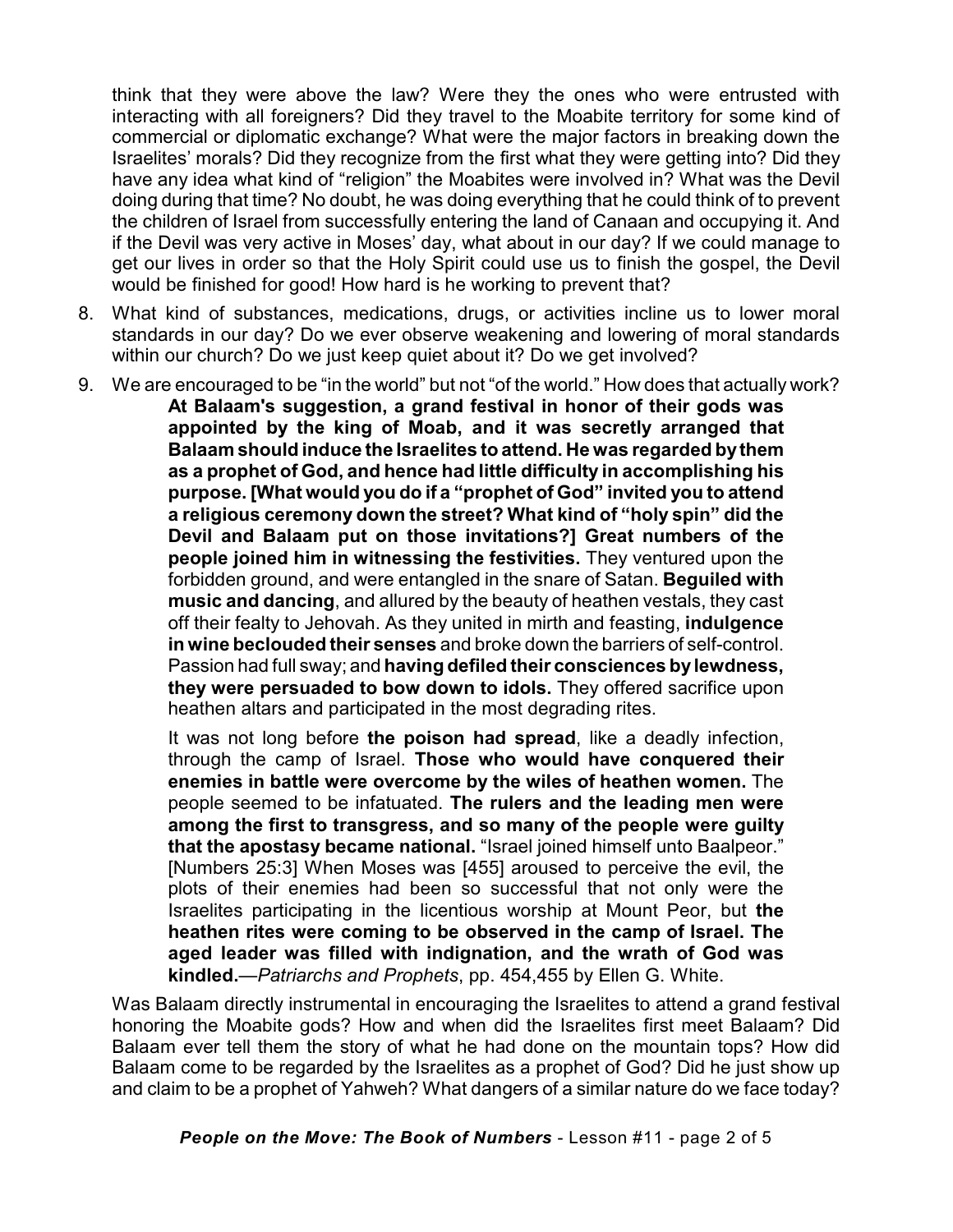- 10. Do programs on television and the Internet come into our homes and tempt us to get involved in immoral activities? In what way would that be significantly different from what the Israelites did?
- 11. How long a time did it take for that decline into immorality? They were only there a few months!

I knew that the world of X-rated movies and obscene magazines had steadily deteriorated since 1970, but I was unaware of the depth of that plunge. Most... citizens are even more uninformed. They think pornography consists largely of airbrushed nudity in *Playboy* magazines. Such images are pornographic, of course, but they are not even in the same league with mainstream hard-core material sold in sex shops today. The world of hardcore obscenity has become unbelievably sordid and perverse. *Its dimensions are wretched beyond description.* Let me explain how we got into the mess we face today. One of the characteristics of human nature is a natural progression that occurs in sexual experimentation. For example, a boy and a girl may find it exciting to hold hands on the first date, but more physical contact is likely to occur on the second encounter. Unless they make an *early effort* to slow that progression, they will move systematically down the road. . . Obviously, pornographers understand that principle. They know that their products must constantly change in order to avoid boredom, and that change must always be in the direction of more explicit materials. . . That progression from soft-core to hard-core pornography got an enormous boost in 1970 when the First Presidential Commission on pornography issued its report. They said, in effect, that sexually explicit materials were a good thing and should not be inhibited in any way. *Not only did they tell us that smut was not harmful; they perceived it to be advantageous to society,* reducing sexual tensions and promising to lower the incidence of rape and child abuse. The pornography industry was delighted!—James Dobson, quoted in *Pornography, A Human Tragedy*, edited by Tom Minnery (Wheaton, Illinois: Tyndale House publishers, Inc., 1986), pp. 33,34. (Italics suppliedquoted in *Adult Teacher's Sabbath School Bible Study Guide*, p. 129)

Shouldn't all of this be a huge warning to us today? Those pornographers stand behind the first amendment. That is what protects us in our practice of religion. How can we argue against that?

- 12. Think of other individuals who got themselves into trouble by compromising bit by bit with sin. What about Eve? Imagine the problems that could have been prevented if Eve had said, "Let me discuss this issue with my husband and with God. If the fruit is so good for us, I will come back and take some tomorrow"! David–no doubt after marrying a number of wives–felt free to add Bathsheba to his list! Judas, after taking money from the collective purse over a long period of time, actually reached the place where he was willing to sell Jesus for the price of a slave! Think of all the evil that fills up even our daily news!
- 13. When the seriousness of the crime that had taken place at Baal-Peor came to Moses' attention, he spoke to God. Read Numbers 25:2-5,8-18. [Here is a bit of Bible trivia. Notice that Moses wrote that the number who died was 24,000. But in 1 Corinthians 10:8, Paul wrote that the number was 23,000, and that is what the Greek Septuagint (*LXX*) says. Does that bother you? How do you think that discrepancy came about? Didn't Paul know the Old Testament very well? Why did he choose to quote the figure from the Greek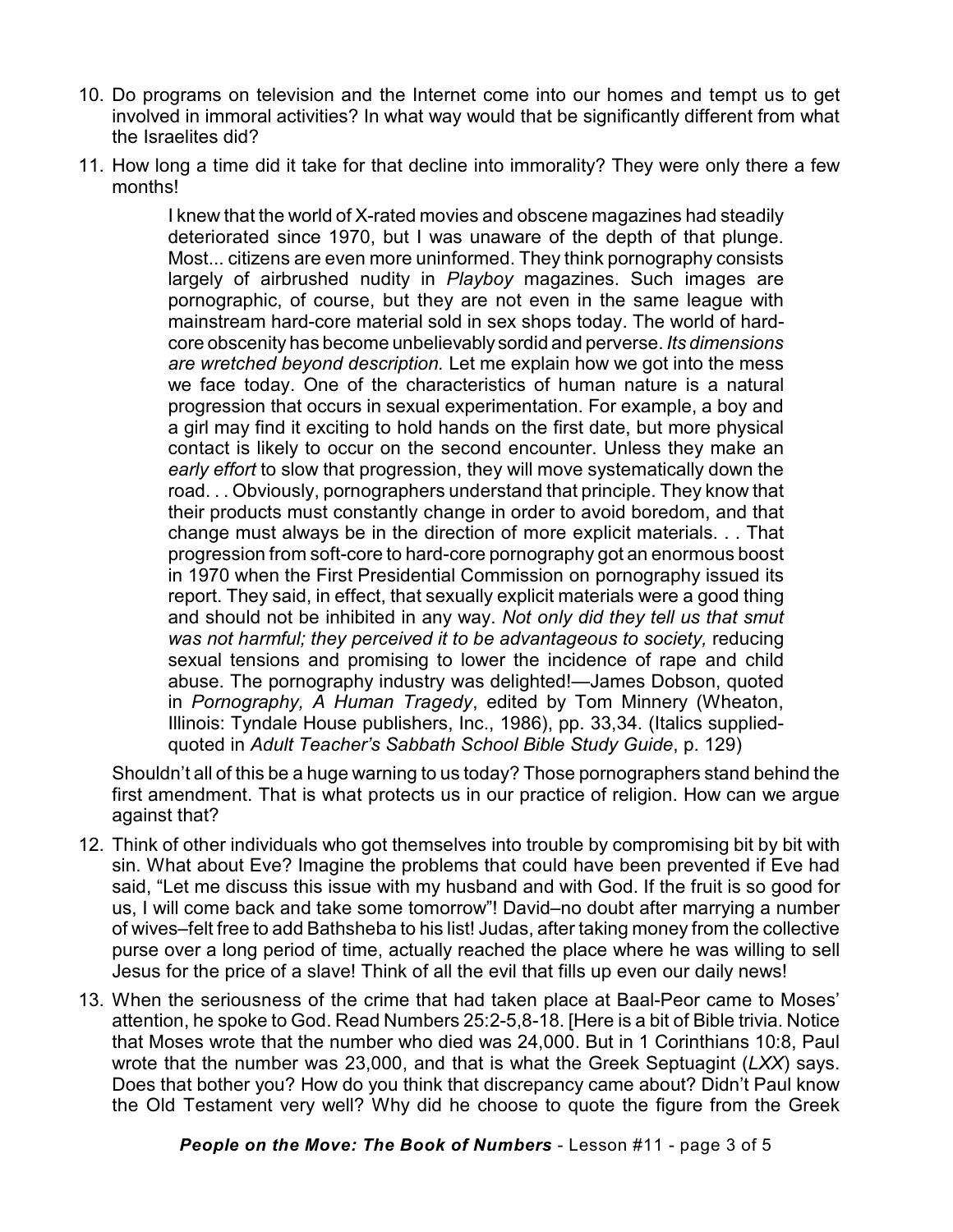translation instead of the Hebrew original? The ancient numbering system was very complicated. It could easily be confused. Notice that the numbers given are round numbers. This is not an attempt to give an exact number.] Does God's command to kill all of the offenders seem harsh to you? What was the "plague" that struck them? Why did God ask the Israelites to kill their fellow Israelites? Was that an attempt to impress upon them the seriousness of sin? Imagine the scenario. Your pastor gets up one Sabbath morning and announces that some of the congregation has been involved in sin, and he instructs the rest of the congregation to take everyone who has been involved in that sin out and execute each of them in broad daylight!

14. Three of God's greatest gifts–food, intimacy, and worship–are debased by Israel as they pause at the gates of the promised land. Lust, gluttony, and idolatry are substituted for the genuine, ironically fulfilling the proverb that a dog returns to his vomit (Proverbs 26:11; 2 Peter 2:22). . . The food that sick people throw up is the same food that they sat down to enjoy. A fool may argue that the two forms of food are the same–even say that the vomit is more enjoyable. How revolting. Yet, this is what Satan says when he tempts us with his substitutes. Food, which God created to enjoy and nourish, is carried to excess in gluttony. Small wonder that obesity is rampant in modern nations and growing rapidly among the young. Sexual intimacy, which God gave human beings for pleasure and creating families, is twisted into pornography and health-damaging perversion. Worship, through which God offers us a close relationship with Himself, is directed away from God to the things He created.

> The link between misused sex and pagan worship is not surprising, for sex and worship are intimately related. God created human beings, who are physical in nature, with a sexual instinct to bring them close physically. This intimacy leads to new life and the multiplication of the family. God also created humans with a spiritual thirst, a longing to be close to Him. Since God is a spiritual being (John 4:23,24), our closeness to God primarily is spiritual, not physical. Worship draws us into His presence and creates intimacy with God. It is these desires for intimacy that pagan religions intuitively blended; not surprisingly, sex (physical intimacy) became involved in worship (spiritual intimacy) in the heathen religions, which worshiped the creature (physical) more than the Creator (spiritual). (*See Romans 1:24,25*.) *Adult Teachers Sabbath School Bible Study Guide* for Tuesday, December 8, 2009 p. 131.

- 15. What was the plague that was sent upon the children of Israel? (Numbers 25:8,9; 31:16) Did God send the plague? Or was it some disease contracted from their sexual activity with the Moabites? Why was the congregation standing outside the tabernacle weeping? Notice the specific activity of Phineas in boldly putting to death two people who were apparently proudly flaunting their sexual activity? (Numbers 25:6-8)
- 16. In this story we see some of the baleful effects of sin. Intelligent people can be so led astray that they come to believe that gross sin is justifiable. Or, they choose to ignore what they know to be right.
- 17. What do you think is the correct relationship between physical and spiritual intimacy? Or are they related?
- 18. What do you think happened next? Thousands of Israelites were killed either by the plague

*People on the Move: The Book of Numbers* - Lesson #11 - page 4 of 5